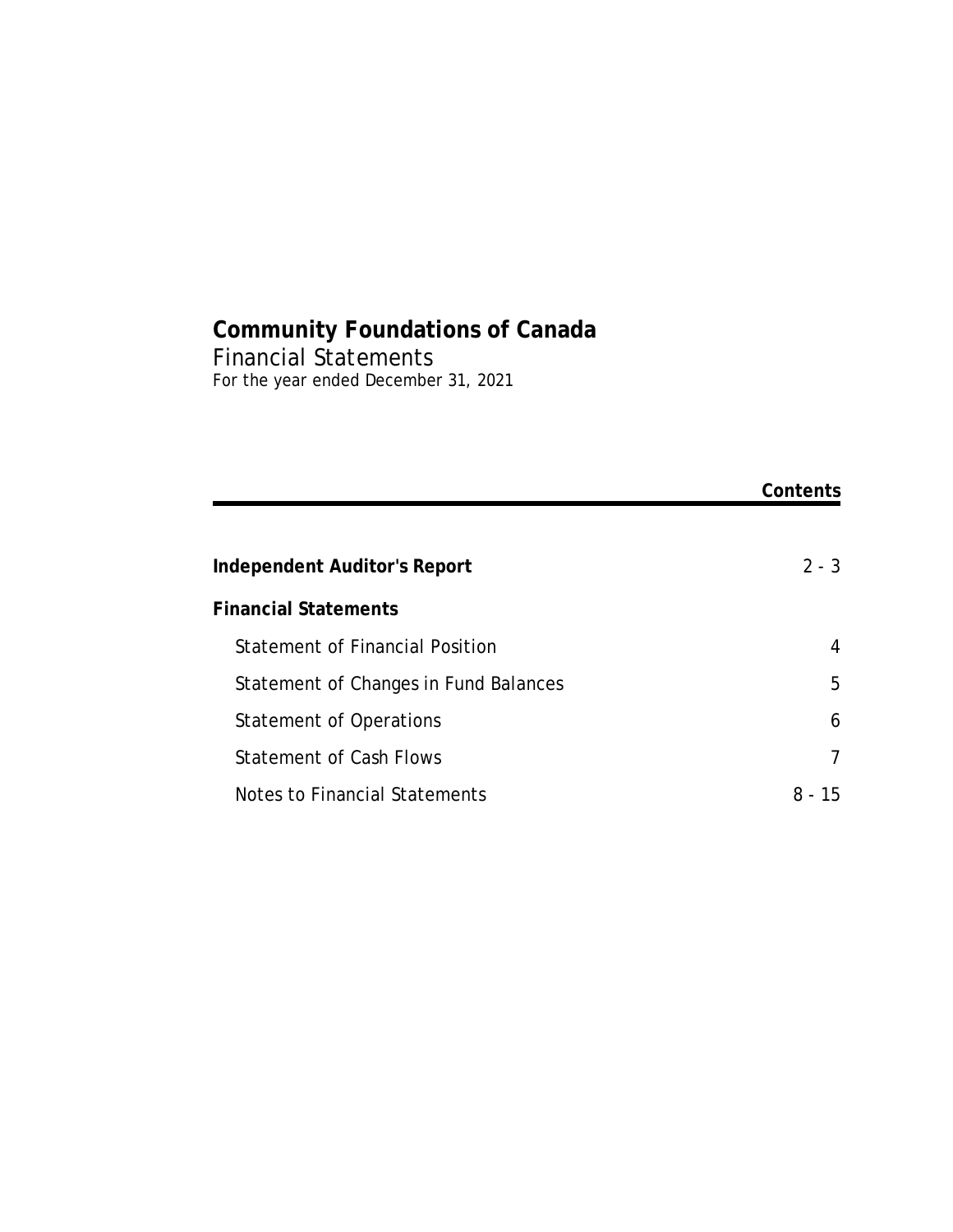

Tél./Tel: 613-237-9331 Téléc./Fax: 613-237-9779 www.bdo.ca

BDO Canada s.r.l./S.E.N.C.R.L./LLP 180 Kent Street **Suite 1700** Ottawa ON K1P 0B6 Canada

**Independent Auditor's Report**

**To the members of Community Foundations of Canada**

#### **Opinion**

We have audited the accompanying financial statements of Community Foundations of Canada, which comprise the statement of financial position as at December 31, 2021, and the statements of operations, changes in fund balances and cash flows for the year then ended, and a summary of significant accounting policies and other explanatory information.

In our opinion, the financial statements present fairly, in all material respects, the financial position of Community Foundations of Canada as at December 31, 2021, and the results of its operations and its cash flows for the year then ended in accordance with Canadian accounting standards for not-for-profit organizations.

### **Basis for Opinion**

We conducted our audit in accordance with Canadian generally accepted auditing standards. Our responsibilities under those standards are further described in the *Auditor's Responsibilities for the Audit of the Financial Statements* section of our report. We are independent of the organization in accordance with the ethical requirements that are relevant to our audit of the financial statements in Canada, and we have fulfilled our other ethical responsibilities in accordance with these requirements. We believe that the audit evidence we have obtained is sufficient and appropriate to provide a basis for our opinion.

**Responsibilities of Management and Those Charged with Governance for the Financial Statements**

Management is responsible for the preparation and fair presentation of these financial statements in accordance with Canadian accounting standards for not-for-profit organizations, and for such internal control as management determines is necessary to enable the preparation of financial statements that are free from material misstatement, whether due to fraud or error.

In preparing the financial statements, management is responsible for assessing the organization's ability to continue as a going concern, disclosing, as applicable, matters related to going concern and using the going concern basis of accounting unless management either intends to liquidate the organization or to cease operations, or has no realistic alternative but to do so.

Those charged with governance are responsible for overseeing the organization's financial reporting process.

BDO Canada s.r.l./S.E.N.C.R.L./LLP, une société canadienne à responsabilité limitée/société en nom collectif à responsabilité limitée, est membre de BDO International Limited, société de droit anglais, et fait partie du réseau international de sociétés membres indépendantes BDO.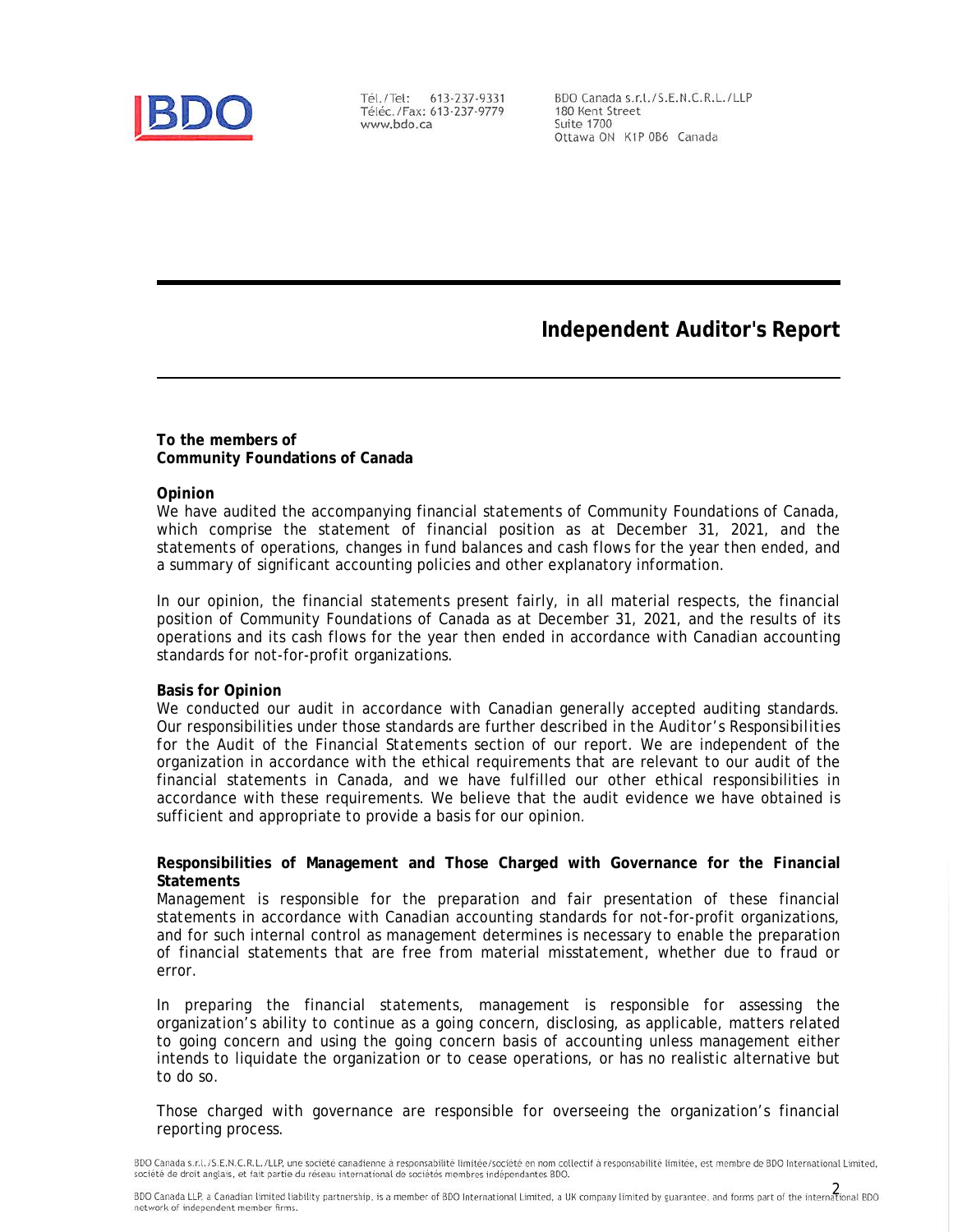

**Auditor's Responsibilities for the Audit of the Financial Statements**

Our objectives are to obtain reasonable assurance about whether the financial statements as a whole are free from material misstatement, whether due to fraud or error, and to issue an auditor's report that includes our opinion. Reasonable assurance is a high level of assurance, but is not a guarantee that an audit conducted in accordance with Canadian generally accepted auditing standards will always detect a material misstatement when it exists. Misstatements can arise from fraud or error and are considered material if, individually or in the aggregate, they could reasonably be expected to influence the economic decisions of users taken on the basis of these financial statements.

As part of an audit in accordance with Canadian generally accepted auditing standards, we exercise professional judgment and maintain professional skepticism throughout the audit. We also:

- Identify and assess the risks of material misstatement of the financial statements, whether due to fraud or error, design and perform audit procedures responsive to those risks, and obtain audit evidence that is sufficient and appropriate to provide a basis for our opinion. The risk of not detecting a material misstatement resulting from fraud is higher than for one resulting from error, as fraud may involve collusion, forgery, intentional omissions, misrepresentations, or the override of internal control.
- Obtain an understanding of internal control relevant to the audit in order to design audit procedures that are appropriate in the circumstances, but not for the purpose of expressing an opinion on the effectiveness of the organization's internal control.
- Evaluate the appropriateness of accounting policies used and the reasonableness of accounting estimates and related disclosures made by management.
- Conclude on the appropriateness of management's use of the going concern basis of accounting and, based on the audit evidence obtained, whether a material uncertainty exists related to events or conditions that may cast significant doubt on the organization's ability to continue as a going concern. If we conclude that a material uncertainty exists, we are required to draw attention in our auditor's report to the related disclosures in the financial statements or, if such disclosures are inadequate, to modify our opinion. Our conclusions are based on the audit evidence obtained up to the date of our auditor's report. However, future events or conditions may cause the organization to cease to continue as a going concern.
- Evaluate the overall presentation, structure and content of the financial statements, including the disclosures, and whether the financial statements represent the underlying transactions and events in a manner that achieves fair presentation.

We communicate with those charged with governance regarding, among other matters, the planned scope and timing of the audit and significant audit findings, including any significant deficiencies in internal control that we identify during our audit.

BDO Canada LLP

Chartered Professional Accountants, Licensed Public Accountants

Ottawa, Ontario April 25, 2022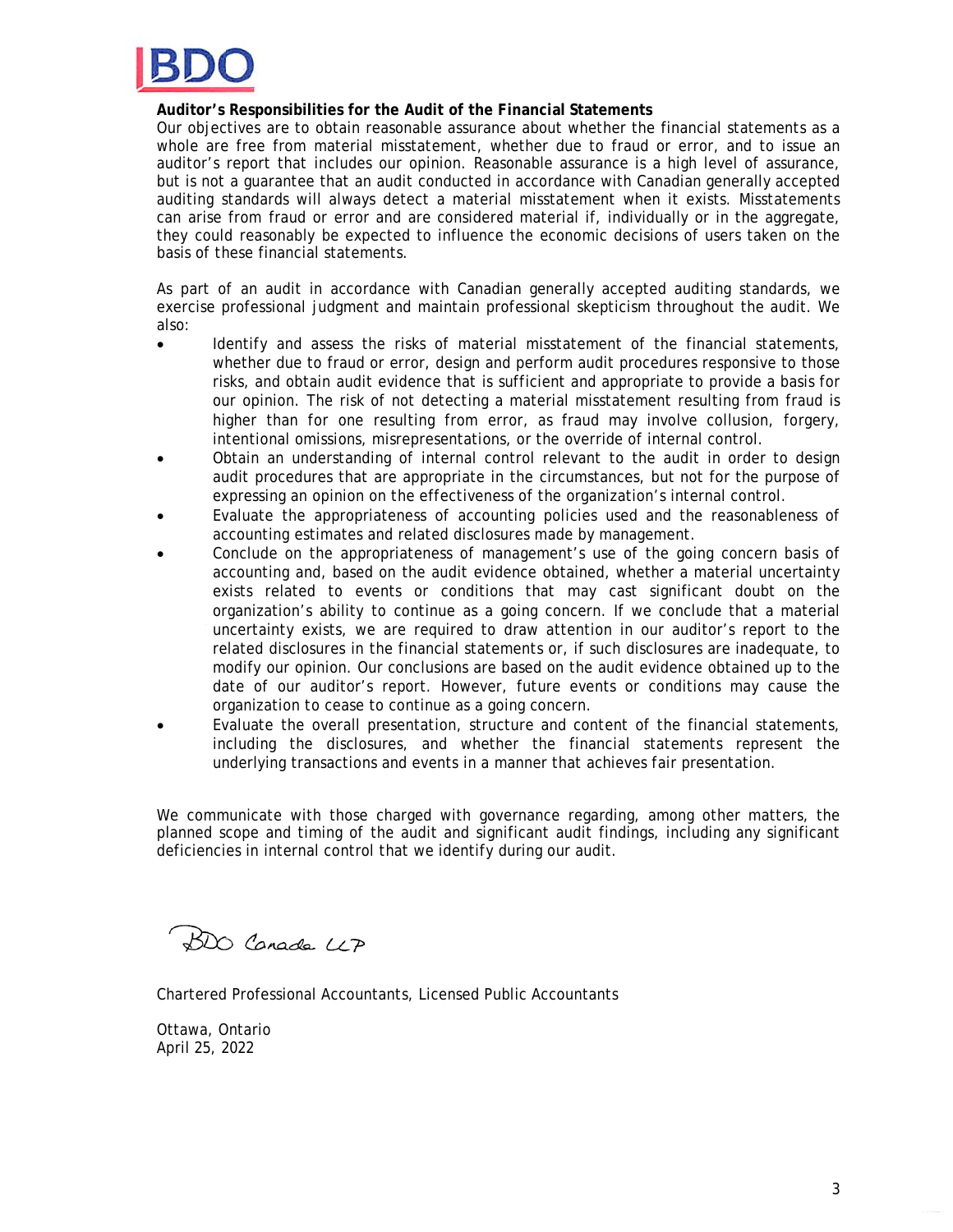# **Community Foundations of Canada Statement of Financial Position**

| December 31                                                                                                                                                                   | 2021                                           |   | 2020                                             |
|-------------------------------------------------------------------------------------------------------------------------------------------------------------------------------|------------------------------------------------|---|--------------------------------------------------|
| Assets                                                                                                                                                                        |                                                |   |                                                  |
| Current<br>Cash<br>Investments (Note 3)<br>Accounts receivable<br>Prepaid expenses                                                                                            | \$15,024,442<br>5,293,842<br>339,101<br>52,269 |   | \$18,104,283<br>4, 115, 167<br>508,152<br>20,911 |
|                                                                                                                                                                               | 20,709,654                                     |   | 22,748,513                                       |
| Investment in Raven Indigenous Impact Fund LLP (Note 2)                                                                                                                       | 163,991                                        |   | 84,748                                           |
| Investments (Note 3)                                                                                                                                                          | 12,584,897                                     |   | 12,521,032                                       |
| Tangible capital assets (Note 4)                                                                                                                                              | 1,044,783                                      |   | 1, 171, 275                                      |
| Restricted cash (Note 3)                                                                                                                                                      | 97,049                                         |   | 97,049                                           |
|                                                                                                                                                                               | \$34,600,374 \$36,622,617                      |   |                                                  |
| <b>Liabilities and Fund Balances</b>                                                                                                                                          |                                                |   |                                                  |
| Current<br>Accounts payable and accrued liabilities<br>Queen Elizabeth II Diamond Jubilee Scholarships Program deferred                                                       | \$<br>1,277,334                                | S | 897,980                                          |
| contributions (Note 6)<br>Flourishing Leadership Trust deferred contributions (Note 6)<br>Other deferred contributions (Note 6)<br>Current portion of long-term debt (Note 7) | 3, 183, 421<br>678,285<br>15,754,217<br>10,000 |   | 2,665,629<br>635,577<br>18,916,610<br>10,000     |
|                                                                                                                                                                               | 20,903,257                                     |   | 23, 125, 796                                     |
| Long-term debt (Note 7)<br>Leasehold inducement                                                                                                                               | 51,700<br>264,225                              |   | 64,150<br>295,694                                |
|                                                                                                                                                                               | 21, 219, 182                                   |   | 23,485,640                                       |
| Contractual obligations (Note 8)                                                                                                                                              |                                                |   |                                                  |
| <b>Fund Balances</b><br>Restricted for endowment purposes<br>Internally restricted<br>Unrestricted - operations                                                               | 12,579,592<br>102,354<br>699,246               |   | 12,514,592<br>103,489<br>518,896                 |
|                                                                                                                                                                               | 13,381,192                                     |   | 13, 136, 977                                     |
|                                                                                                                                                                               | \$34,600,374                                   |   | \$36,622,617                                     |
| On behalf of the Board:<br>Director                                                                                                                                           |                                                |   | Director                                         |

The notes are an integral part of these financial statements.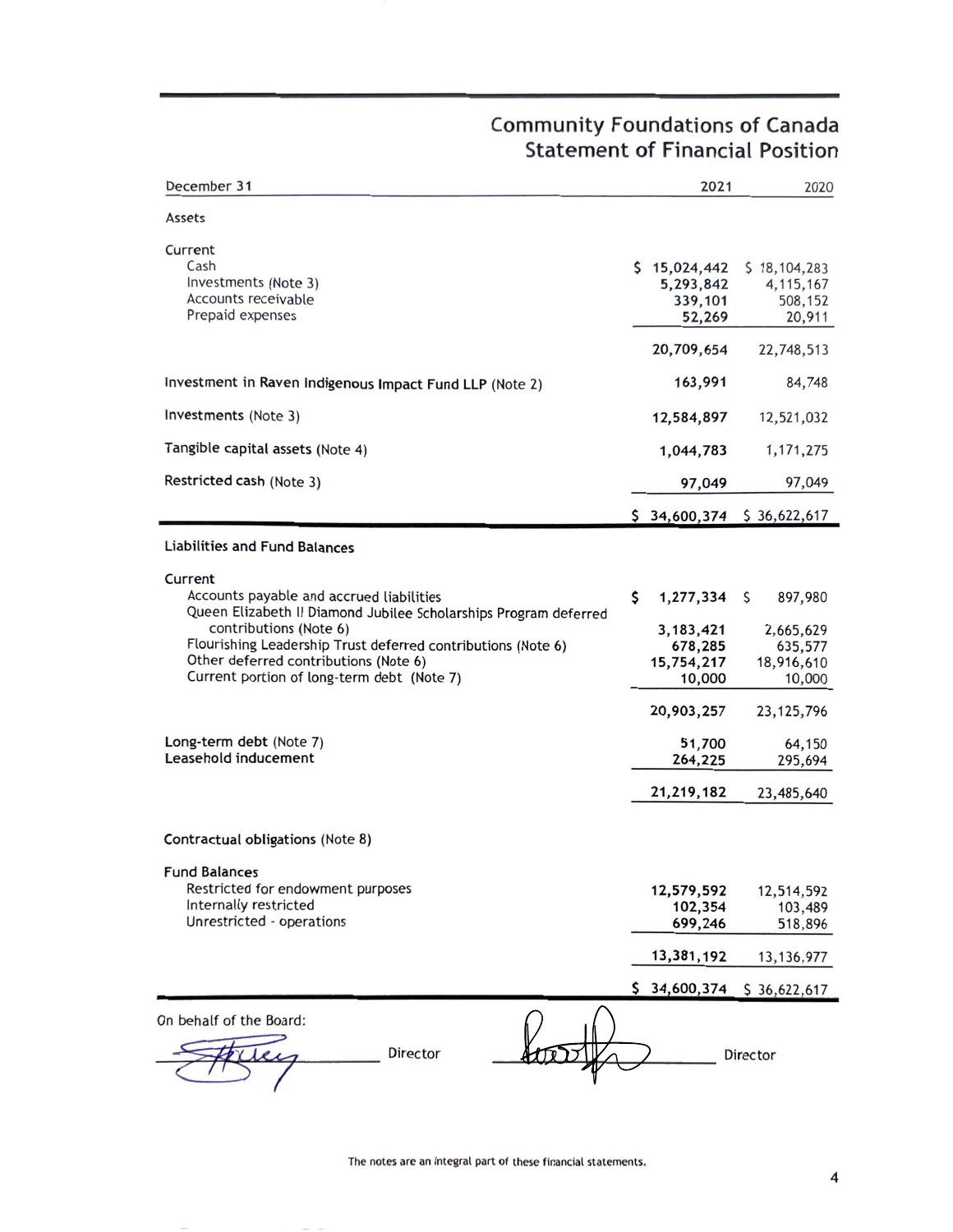# **Community Foundations of Canada Statement of Changes in Fund Balances**

| For the year ended<br>December 31                | Unrestricted -<br>operations | Value<br>initiatives |     | Internally<br>restricted | Restricted for<br>endowment<br>purposes | 2021         |    | 2020         |
|--------------------------------------------------|------------------------------|----------------------|-----|--------------------------|-----------------------------------------|--------------|----|--------------|
| Balance, beginning of the year                   | \$<br>518.896 \$             | $\sim$               | \$  | 103,489                  | \$12,514,592                            | \$13,136,977 | S. | 12,702,531   |
| Excess (deficiency) of revenues over<br>expenses | (395, 342)                   | 574,557              |     | $\overline{\phantom{a}}$ | $\overline{\phantom{a}}$                | 179,215      |    | 384,446      |
| Endowment contributions                          |                              |                      |     | $\overline{\phantom{a}}$ | 65,000                                  | 65,000       |    | 50,000       |
| Interfund transfers (Note 10)                    | 575,692                      | (574, 557)           |     | (1, 135)                 |                                         | $\sim$       |    |              |
| Balance, end of the year                         | \$<br>$699.246$ \$           | $\sim$               | -\$ | 102,354                  | \$12.579.592                            | \$13.381.192 | S. | 13, 136, 977 |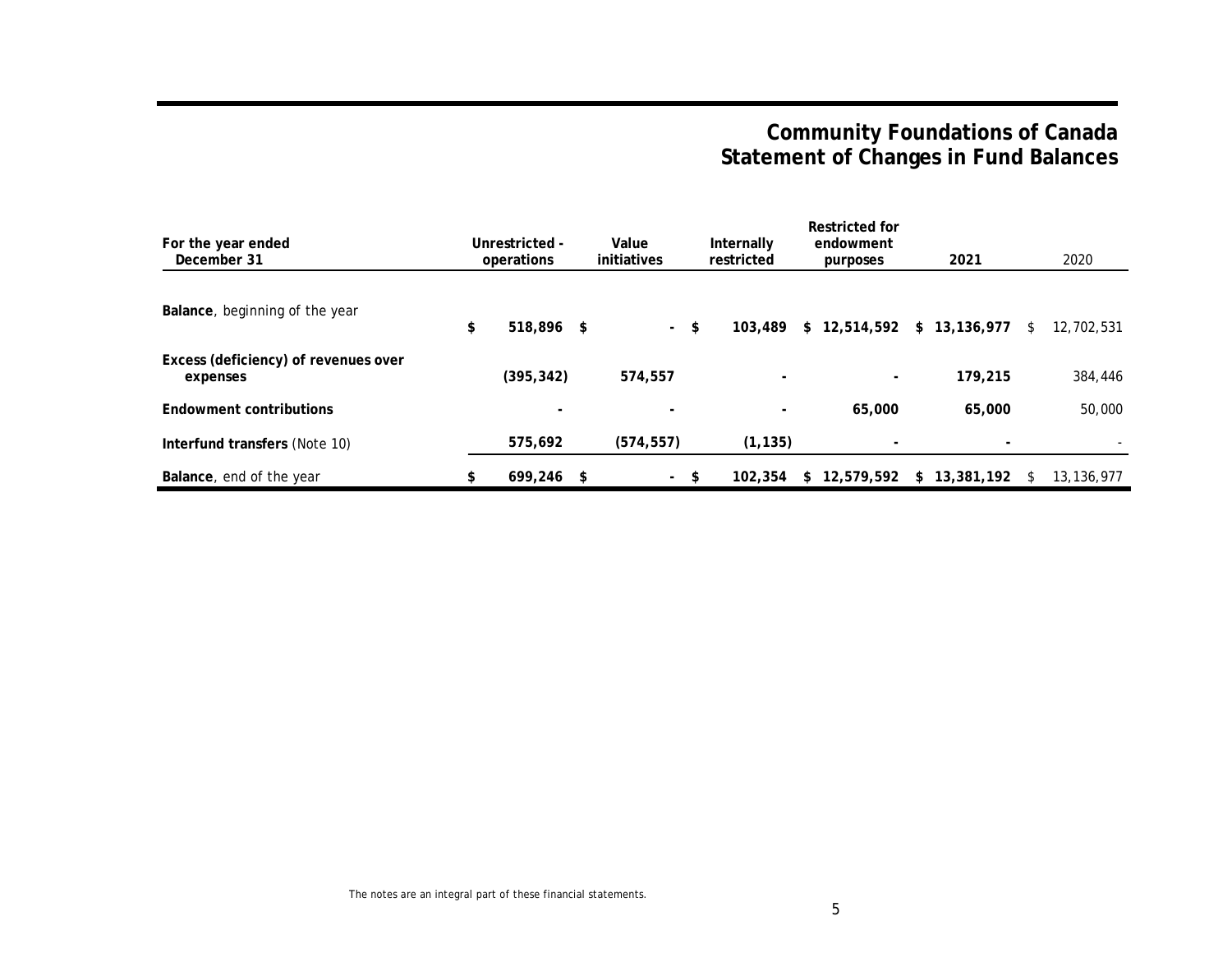## **Community Foundations of Canada Statement of Operations**

|                                         |                       | Operations<br>Value Initiatives |                  |               | Total            |               |
|-----------------------------------------|-----------------------|---------------------------------|------------------|---------------|------------------|---------------|
| For the year ended December 31          | 2021                  | 2020                            | 2021             | 2020          | 2021             | 2020          |
|                                         |                       |                                 |                  |               |                  |               |
| Revenues                                |                       |                                 |                  |               |                  |               |
| Donations, grants and sponsorships      | $1,201,810$ \$<br>\$  | 607.969                         | 43,997,860<br>S. | \$130,995,221 | 45,199,670<br>S. | \$131,603,190 |
| Membership support                      | 1,406,419             | 1,328,291                       |                  |               | 1,406,419        | 1,328,291     |
| Interest and other revenue              | 137.620               | 195,942                         | 1,197,590        | 1,020,114     | 1,335,210        | 1,216,056     |
| Registration and fees                   | 157,785               | 8,675                           |                  |               | 157,785          | 8,675         |
| Sublease revenue                        | 316,304               | 332,595                         |                  |               | 316,304          | 332,595       |
|                                         | 3,219,938             | 2,473,472                       | 45, 195, 450     | 132,015,335   | 48,415,388       | 134,488,807   |
| Expenses                                |                       |                                 |                  |               |                  |               |
| Amortization of tangible capital assets | 149,007               | 166,919                         |                  |               | 149,007          | 166,919       |
| Bad debt                                |                       | 1,350                           |                  |               |                  | 1,350         |
| Board meetings                          | 41.494                | 29,565                          |                  |               | 41.494           | 29,565        |
| Consultants and professional fees       | 1,283,463             | 799,069                         | 78,642           | 57,731        | 1,362,105        | 856,800       |
| Foundation development                  | 8,418                 | 52,315                          |                  |               | 8,418            | 52,315        |
| Fundraising                             | 26,100                | 24,457                          |                  |               | 26,100           | 24,457        |
| Office and administration               | 582,999               | 393,102                         |                  |               | 582,999          | 393,102       |
| Professional development                | 81,520                | 27,521                          |                  |               | 81,520           | 27,521        |
| Program costs                           | 577,688               | 445,393                         | 42,093,237       | 129,068,516   | 42,670,925       | 129,513,909   |
| Public engagement                       | 103,094               | 18,047                          |                  |               | 103,094          | 18,047        |
| Salaries and benefits                   | 737,320               | 665,700                         | 2,449,014        | 2,331,520     | 3,186,334        | 2,997,220     |
| Travel                                  | 24,177                | 23,156                          |                  |               | 24,177           | 23,156        |
|                                         | 3,615,280             | 2,646,594                       | 44,620,893       | 131,457,767   | 48,236,173       | 134, 104, 361 |
| Excess (deficiency) of revenues over    |                       |                                 |                  |               |                  |               |
| expenses                                | $(395, 342)$ \$<br>\$ | $(173, 122)$ \$                 | 574,557          | 557,568<br>\$ | 179,215<br>\$    | 384,446<br>\$ |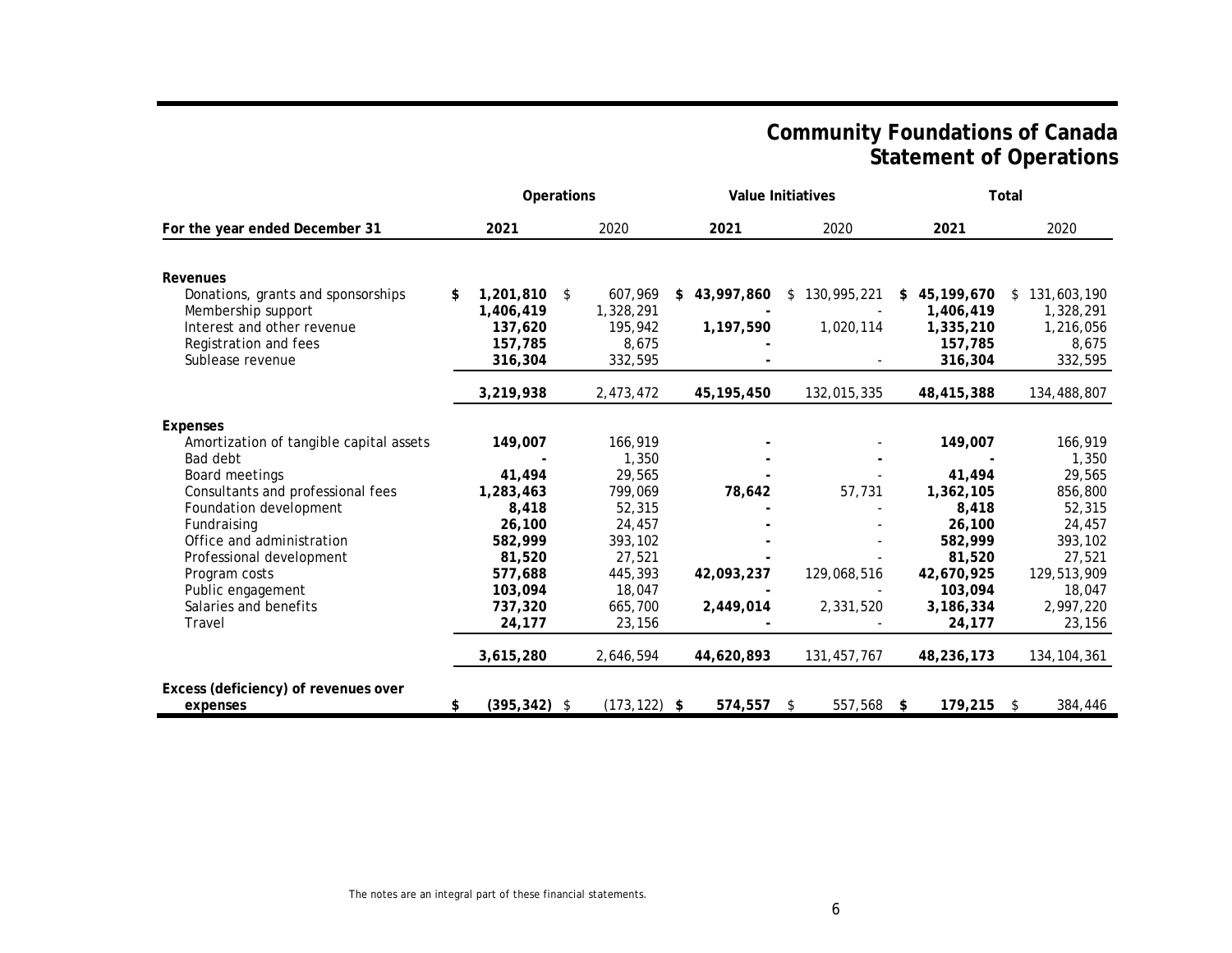## **Community Foundations of Canada Statement of Cash Flows**

| For the year ended December 31                                                                                                                                     | 2021                               | 2020                                |
|--------------------------------------------------------------------------------------------------------------------------------------------------------------------|------------------------------------|-------------------------------------|
|                                                                                                                                                                    |                                    |                                     |
| Cash flows from operating activities<br>Excess of revenues over expenses                                                                                           | \$<br>179,215<br>\$                | 384,446                             |
| Items not affecting cash:<br>Amortization of tangible capital assets<br>Amortization of leasehold inducement                                                       | 149,007<br>(31, 469)               | 166,919<br>(38, 747)                |
| Changes in non-cash working capital:                                                                                                                               | 296,753                            | 512,618                             |
| Accounts receivable<br>Prepaid expenses<br>Accounts payable and accrued liabilities                                                                                | 169,051<br>(31, 358)<br>379,352    | 178,186<br>64,384<br>512,365        |
|                                                                                                                                                                    | 813,798                            | 1,267,553                           |
| Cash flows from investing activities<br>Acquisition of investments<br>Proceeds on disposal of investments<br>Acquisition of tangible capital assets                | (1, 321, 781)<br>(22, 515)         | (1,094,341)<br>211,341<br>(15, 883) |
|                                                                                                                                                                    | (1, 344, 296)                      | (898, 883)                          |
| Cash flows from financing activities<br>Repayment of long-term debt<br>Proceeds from long-term debt<br>Change in deferred contributions<br>Endowment contributions | (12, 450)<br>(2,601,893)<br>65,000 | 4,150<br>1,088,728<br>50,000        |
|                                                                                                                                                                    | (2, 549, 343)                      | 1,142,878                           |
| Net (decrease) increase in cash                                                                                                                                    | (3,079,841)                        | 1,511,548                           |
| Cash, beginning of the year                                                                                                                                        | 18,104,283                         | 16,592,735                          |
| Cash, end of the year                                                                                                                                              | \$15,024,442<br>\$                 | 18, 104, 283                        |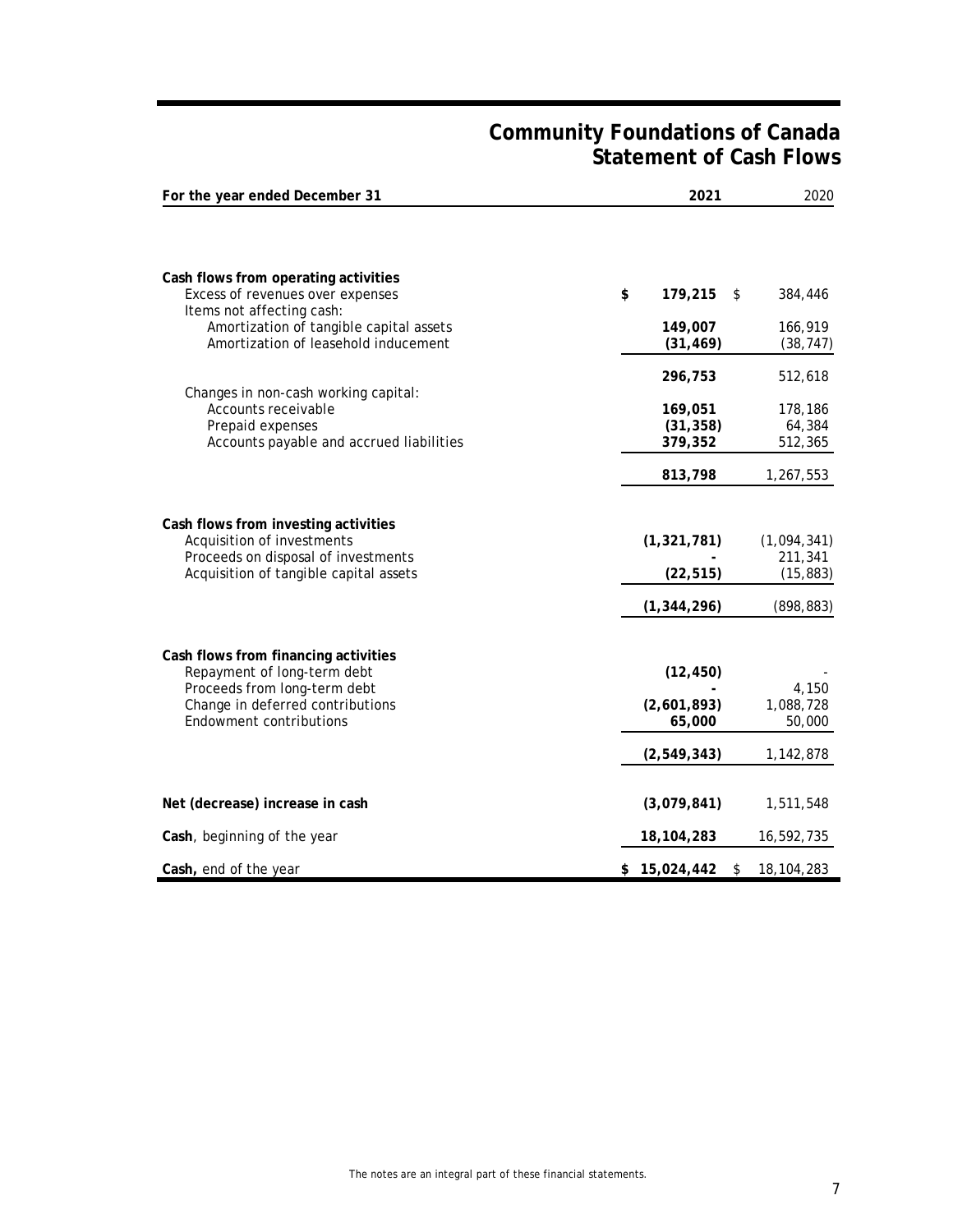**December 31, 2021**

- **1. Accounting Policies**
- **Purpose of Organization** Community Foundations of Canada is a not-for-profit organization incorporated without share capital under the Canada Not-forprofit Corporations Act. Community Foundations of Canada is the national leadership organization for Canada's 191 local community foundations. Together with 191 community foundations across the country, we help drive local solutions for national change on the issues that matter most to Canadians. We're building a movement that connects community foundations, Canadians, and partners to create a just, sustainable future. The organization is a registered charity under the Income Tax Act and, as such, is exempt from income taxes and may issue income tax receipts to donors.
- **Basis of Accounting** The financial statements have been prepared in accordance with Canadian accounting standards for not-for-profit organizations.
- **Use of Estimates** The preparation of financial statements requires management to make estimates and assumptions that affect the reported amounts of assets and liabilities and the reported amounts of revenues and expenses for the year covered. The main estimates relate to fair value of investments and useful lives of tangible capital assets.
- **Fund Accounting** The Operations Fund includes the revenues and expenses of the core operations.

The Value Initiatives Fund includes the revenues and expenses of separately funded programs.

The Endowment Fund reports resources contributed for the Betsy Martin endowment, Queen Elizabeth II Diamond Jubilee Scholarships Program endowment and other endowments. Investment income earned on resources of the Queen Elizabeth II Diamond Jubilee Scholarships Program endowment is reported in the Value Initiatives Fund as it is restricted for bursaries based on the endowment agreement. Investment income earned on resources of the Betsy Martin endowment and other endowments is reported in the Operations Fund.

The Internally Restricted Fund includes investment income restricted by the Board of Directors motion.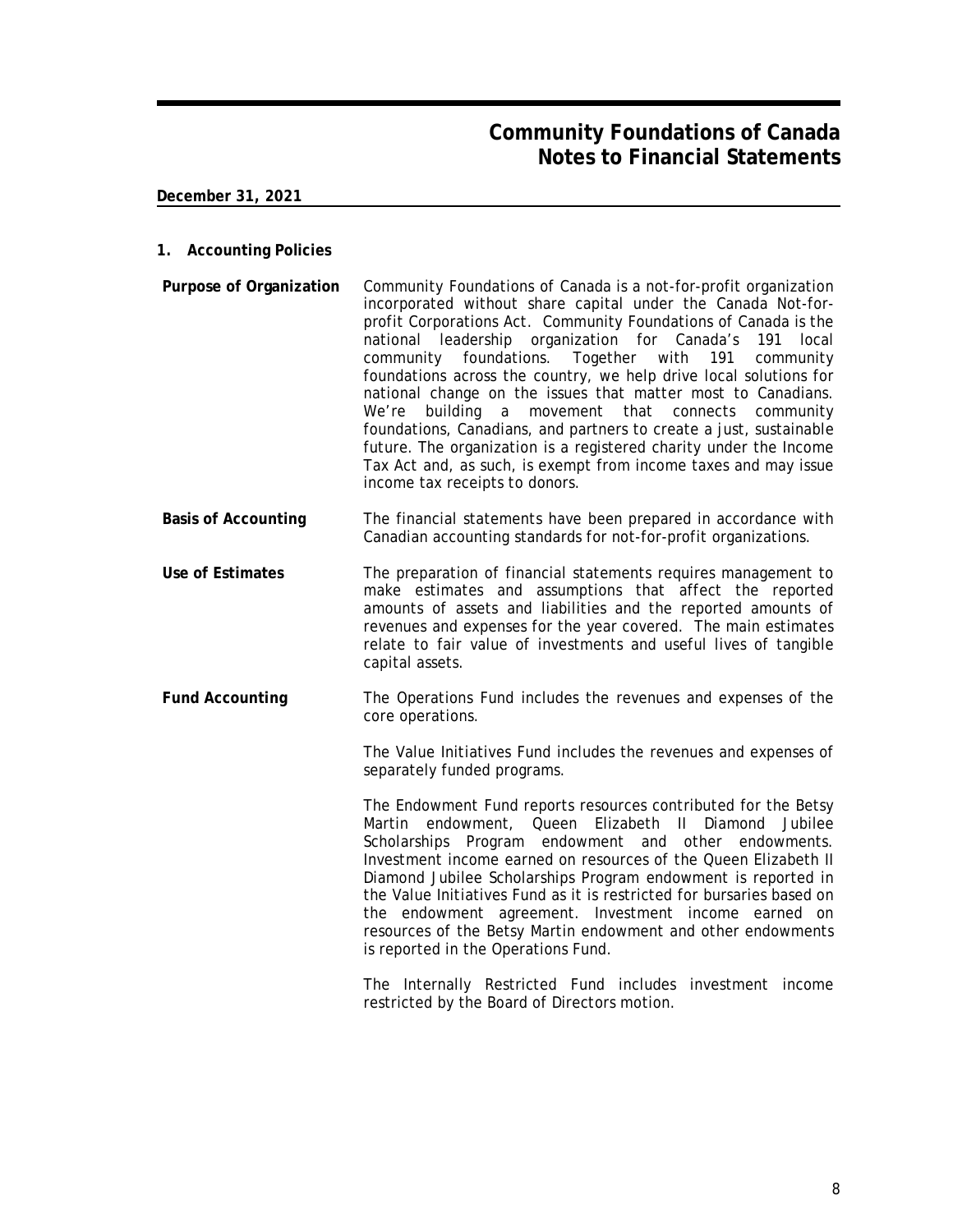**December 31, 2021**

- **1. Accounting Policies (Continued)**
- **Revenue Recognition** The organization follows the deferral method of accounting for contributions including donations and sponsorships. Restricted contributions are recognized as revenue in the year in which the related expenses are incurred. Unrestricted contributions are recognized as revenue when received or receivable if the amount to be received can be reasonably estimated and collection is reasonably assured.

Endowment contributions are recognized as direct increases in the Endowment Fund.

Registration and fees are recognized as revenue when the seminars and conferences are held.

Membership support is recognized as revenue proportionately over the year to which they relate.

Sublease revenue is recognized as revenue over the sublease term.

**Financial Instruments** *Initial and subsequent measurement* The organization initially measures its financial assets and liabilities at fair value. The organization subsequently measures all its financial assets and liabilities at amortized cost, except for cash and investments, which are measured at fair value. Changes in fair value of these financial instruments are recognized in the statement of operations.

### *Impairment*

Financial assets measured at amortized cost are tested for impairment when there are indicators of impairment.

### *Transaction costs*

The organization recognizes its transaction costs in the statement of operations in the year incurred for financial instruments measured at fair value. Financial instruments that are subsequently measured at amortized cost are adjusted by the transaction costs in the initial measurement of the asset or liability.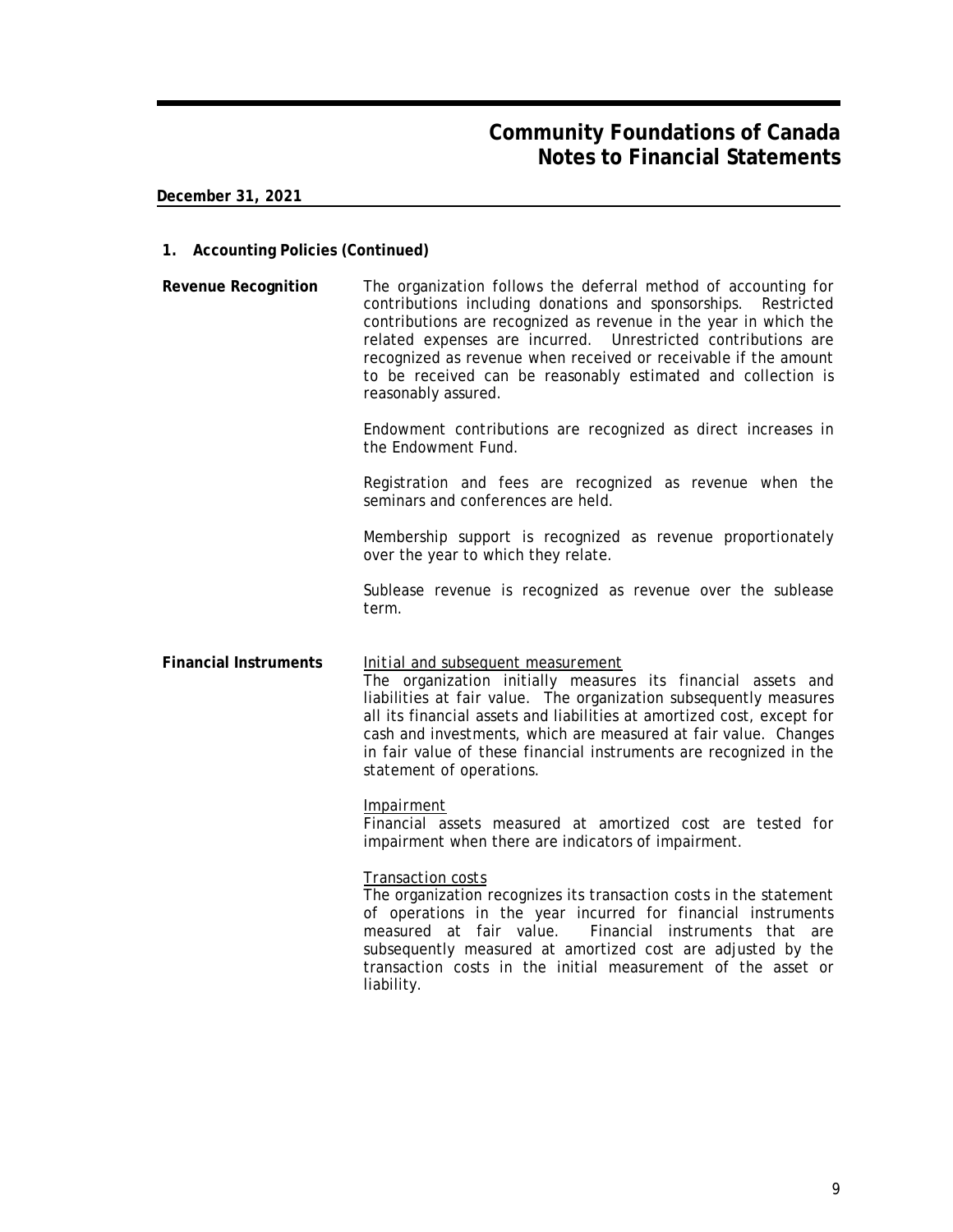**December 31, 2021**

- **1. Accounting Policies (Continued)**
- **Investment in LLP** The organization is able to exercise significant influence over the Raven Indigenous Impact Fund LLP and has elected to account for its investment using the equity method. The investment is initially recorded at cost and is adjusted thereafter to include the organization's pro rata share of the income (loss) of the investee.
- **Tangible Capital Assets** Tangible capital assets are stated at cost less accumulated amortization. Amortization is provided on the basis of their useful lives using the following methods and annual rates:

|                                                 | Computer equipment<br>Furniture<br>Software             | 33% diminishing balance basis<br>20% diminishing balance basis<br>50% diminishing balance basis<br>Leasehold improvements Straight-line over the term of the lease                                      |
|-------------------------------------------------|---------------------------------------------------------|---------------------------------------------------------------------------------------------------------------------------------------------------------------------------------------------------------|
| Impairment of Tangible<br><b>Capital Assets</b> | statement of operations.                                | When a tangible capital asset no longer has any long-term service<br>potential to the organization, the excess of its net carrying<br>amount over any residual value is recognized as an expense in the |
| <b>Contributed Materials</b><br>and Services    | contribution if fair value can be reasonably estimated. | Contributed materials and services which are used in the normal<br>course of the organization's operations and would otherwise have<br>been purchased are recorded at their fair value at the date of   |
| Conference and Summit<br>Expenses               | same year.                                              | Conference and summit expenses are recognized as expenses in<br>the year the services or goods are received by the organization.<br>As such, timing of revenues and expenses might not be in the        |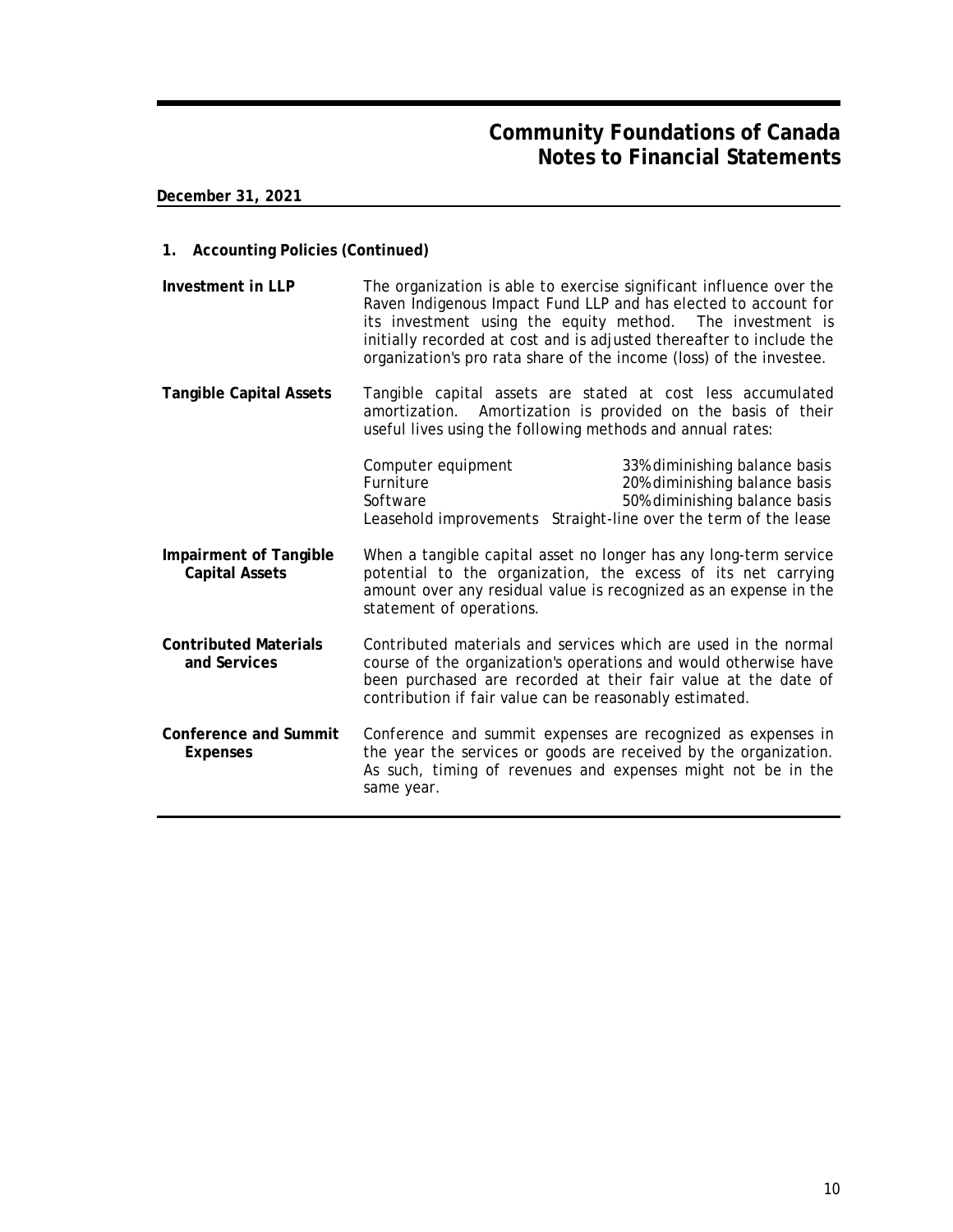## **December 31, 2021**

**3. Investments**

### **2. Investment in Raven Indigenous Impact Fund LLP**

The Organization has an investment in Raven Indigenous Impact Fund LLP and elected to account for the investment using the equity method. During the year, the Organization made an additional capital contribution of \$76,009 and paid investment fees of \$10,518. In 2020, the Organization received a net capital distribution of \$195,935, included in this amount were investment fees paid of \$21,409.

|                                                                                                                                                          | 2021                                                               |    | 2020                                                          |
|----------------------------------------------------------------------------------------------------------------------------------------------------------|--------------------------------------------------------------------|----|---------------------------------------------------------------|
| Raven Indigenous Impact Fund LLP - 1.25% ownership,<br>325,000 LP units                                                                                  | \$<br>163,991                                                      | \$ | 84,748                                                        |
| Investments                                                                                                                                              | 2021                                                               |    | 2020                                                          |
| Cash, short-term deposits and money market fund<br>Canadian fixed income<br>Canadian equity<br>US equity                                                 | \$<br>808,856<br>1,019,696<br>9,140,687<br>6,909,500<br>17,878,739 | \$ | 290,934<br>996,182<br>8,497,501<br>6,851,582<br>16,636,199    |
| Less restricted investments:<br>Queen Elizabeth II Diamond Jubilee Scholarships<br>Program Endowment<br><b>Other Endowments</b><br>Internally restricted | 12,000,000<br>482,543<br>102,354<br>12,584,897<br>5,293,842        | S. | 12,000,000<br>417,543<br>103,489<br>12,521,032<br>4, 115, 167 |

In addition, \$97,049 (2020 - \$97,049) of cash is restricted for the Betsy Martin Endowment fund.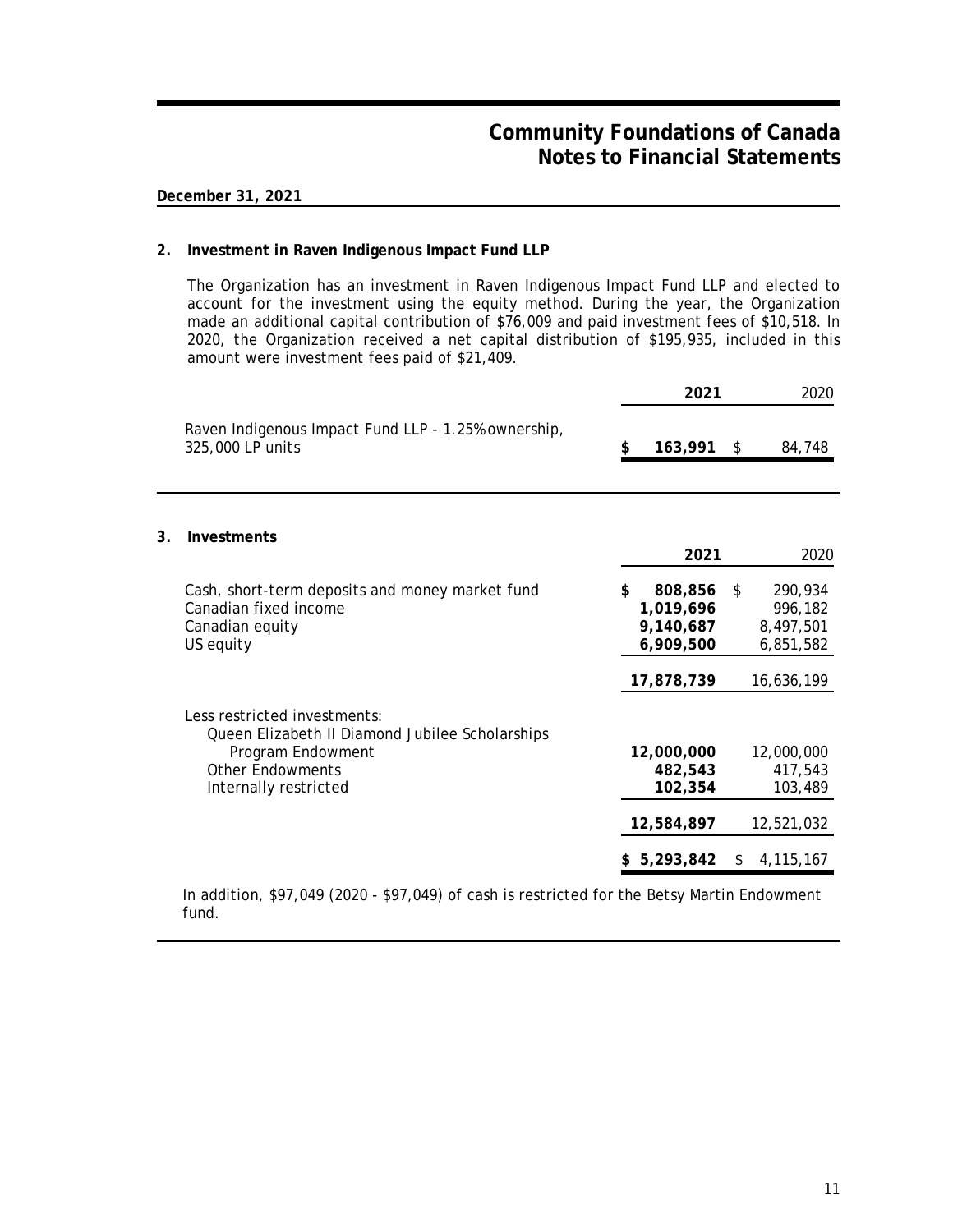## **December 31, 2021**

## **4. Tangible Capital Assets**

|                                                                       |                                                | 2021                                         |    |                                          | 2020                                         |
|-----------------------------------------------------------------------|------------------------------------------------|----------------------------------------------|----|------------------------------------------|----------------------------------------------|
|                                                                       | Cost                                           | Accumulated<br>Amortization                  |    | Cost                                     | Accumulated<br>Amortization                  |
| Computer equipment<br>Furniture<br>Software<br>Leasehold improvements | \$<br>176,598<br>271,818<br>3,055<br>1,329,166 | \$<br>125,904<br>170,656<br>3,055<br>436,239 | S. | 154,082<br>271,818<br>3.055<br>1,329,166 | \$<br>108,202<br>148,050<br>3,055<br>327,539 |
|                                                                       | 1,780,637                                      | \$<br>735,854                                | S. | 1,758,121                                | \$<br>586,846                                |
| Net value                                                             |                                                | 1,044,783                                    |    |                                          | 1, 171, 275                                  |

### **5. Line of Credit**

The organization has an authorized operating line of credit of \$250,000 that is due on demand and bears interest at the bank's prime rate plus 2%, calculated and payable monthly. It is secured by a general security agreement covering all assets. At December 31, 2021, the organization had undrawn credit capacity under this facility of \$250,000.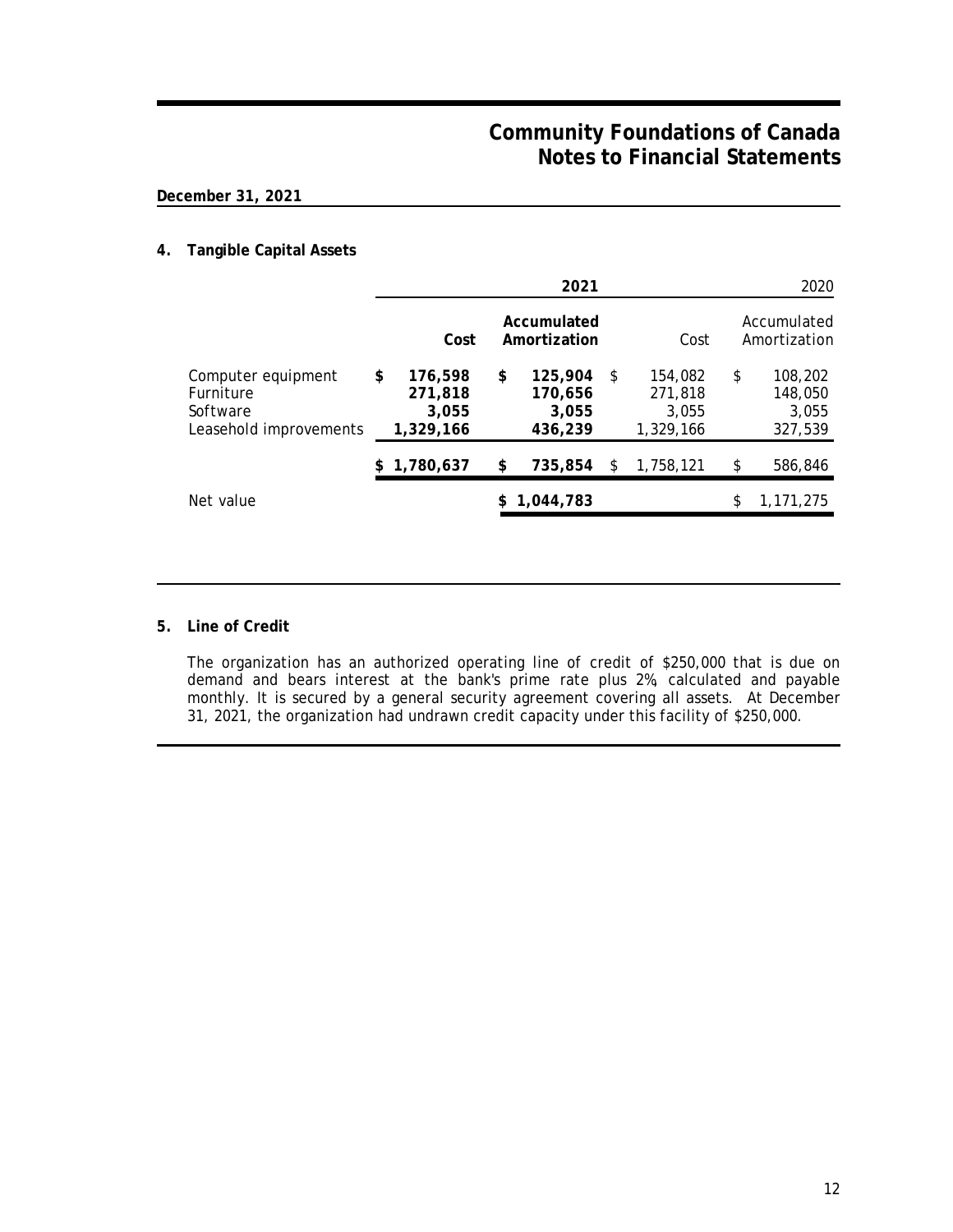## **December 31, 2021**

### **6. Deferred Contributions**

Deferred contributions represent funds received in the current year to cover operating expenses in the subsequent year. The variations in the balance of deferred contributions is as follows:

a) Queen Elizabeth II Diamond Jubilee Scholarships Program deferred contributions:

|                                                                                                                             |     | 2021                                         | 2020                                           |
|-----------------------------------------------------------------------------------------------------------------------------|-----|----------------------------------------------|------------------------------------------------|
| Balance, beginning of the year<br>Plus: amounts received during the year<br>Less: amounts recognized as revenue in the year | \$. | 2,665,629 \$<br>1,634,674<br>(1, 116, 882)   | 5, 145, 728<br>50,319<br>(2,530,418)           |
| Balance, end of the year                                                                                                    |     | $3,183,421$ \$                               | 2,665,629                                      |
| b) Flourishing Leadership Trust deferred contributions:                                                                     |     | 2021                                         | 2020                                           |
| Balance, beginning of year<br>Plus: amounts received during the year<br>Less: amounts recognized as revenue in the year     | \$  | 635,577<br>42,708                            | \$<br>627,577<br>45,754<br>(37, 754)           |
| Balance, end of year                                                                                                        | \$  | 678,285                                      | \$<br>635,577                                  |
| c) Other deferred contributions:                                                                                            |     | 2021                                         | 2020                                           |
| Balance, beginning of the year<br>Plus: amounts received during the year<br>Less: amounts recognized as revenue in the year |     | \$18,916,610<br>44,136,114<br>(47, 298, 507) | \$15,355,786<br>132,595,842<br>(129, 035, 018) |
| Balance, end of the year                                                                                                    |     | \$15,754,217                                 | \$18,916,610                                   |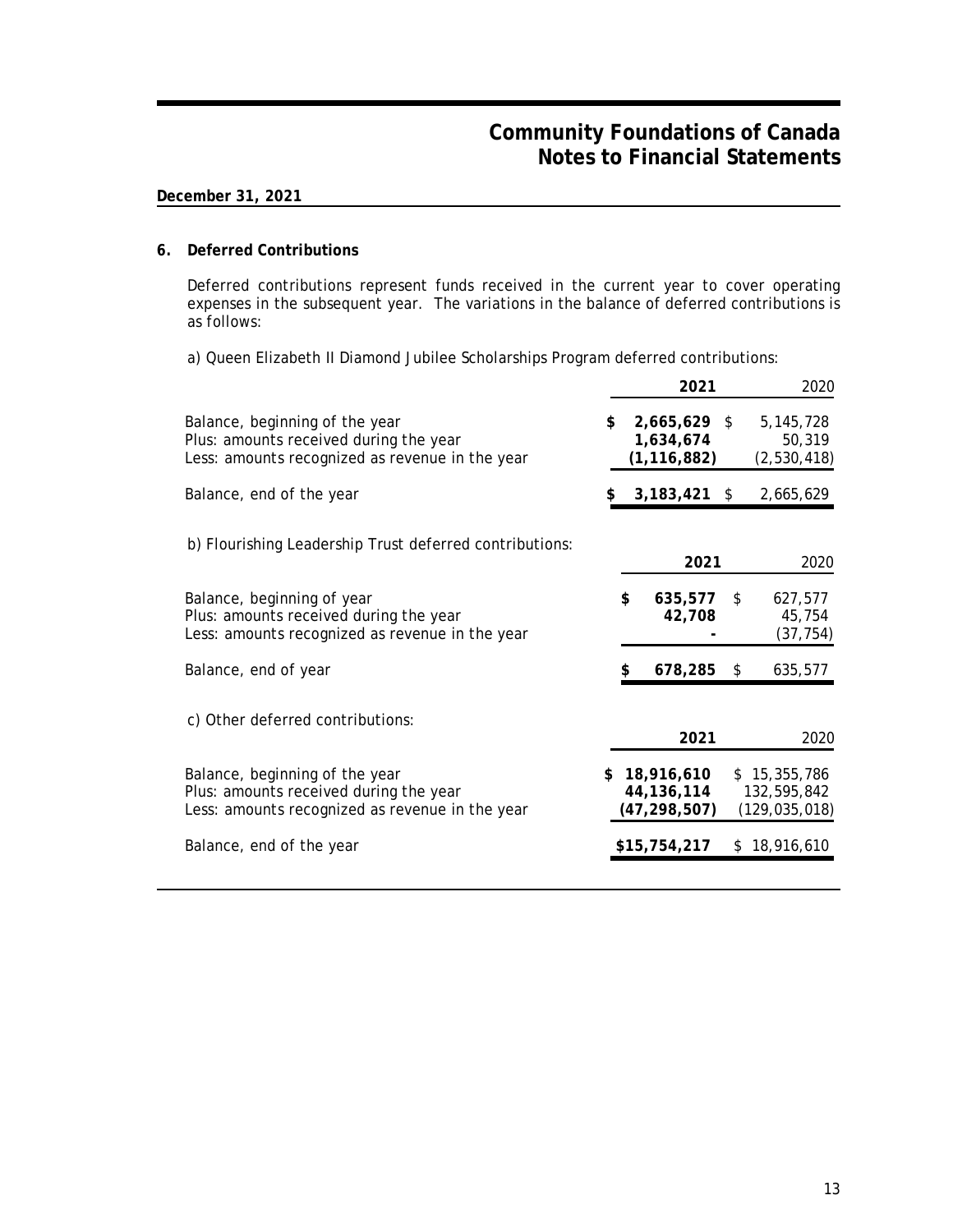### **December 31, 2021**

### **7. Long-term Debt**

|                                                                                                    | 2021        | 2020   |
|----------------------------------------------------------------------------------------------------|-------------|--------|
| Loan, 3.5%, due May 1, 2027, payable by annual principal<br>instalments of \$10,000 plus interest. | $61,700$ \$ | 74,150 |
| Less: principal portion due within one year                                                        | 10,000      | 10,000 |
|                                                                                                    | 51,700      | 64,150 |

The principal payments for the next five years amount to: 2022, 10,000; 2023, \$10,000; 2024, \$10,000; 2025, \$10,000; 2026, \$10,000.

### **8. Contractual Obligations**

The organization leases its premises under a lease expiring in March 2027. Future minimum payments for the lease and leasehold improvements total \$2,609,007 and include the following payments over the next five years:

| 2022 | 413.664       |
|------|---------------|
| 2023 | \$<br>419.864 |
| 2024 | \$<br>421.414 |
| 2025 | \$<br>421,414 |
| 2026 | 421.414       |
|      |               |

### **9. Uncertainty due to COVID-19**

On January 30, 2020, the World Health Organization ('WHO') announced a global health emergency because of a new strain of coronavirus originating in Wuhan, China (the 'COVID-19 outbreak') and the risks to the international community as the virus spreads globally beyond its point of origin. In March 2020, the WHO classified the COVID-19 outbreak as a pandemic, based on the rapid increase in exposure globally.

The full impact of the COVID-19 outbreak continues to evolve as of the date of this report. As such, it is uncertain as to the full magnitude that the pandemic will have on the organization's financial condition, liquidity, and future results of operations. Since the start of COVID-19, the organization has seen an increase in grants it received from both the government and corporate donors. Also, all employees have been working from home since the start of the pandemic. Management is actively monitoring the global situation on its financial condition, liquidity, operations, industry, and workforce. Given the daily evolution of the COVID-19 outbreak and the global responses to curb its spread, the organization is not able to estimate the effects of the COVID-19 outbreak on this results of operations, financial condition, or liquidity at this time.